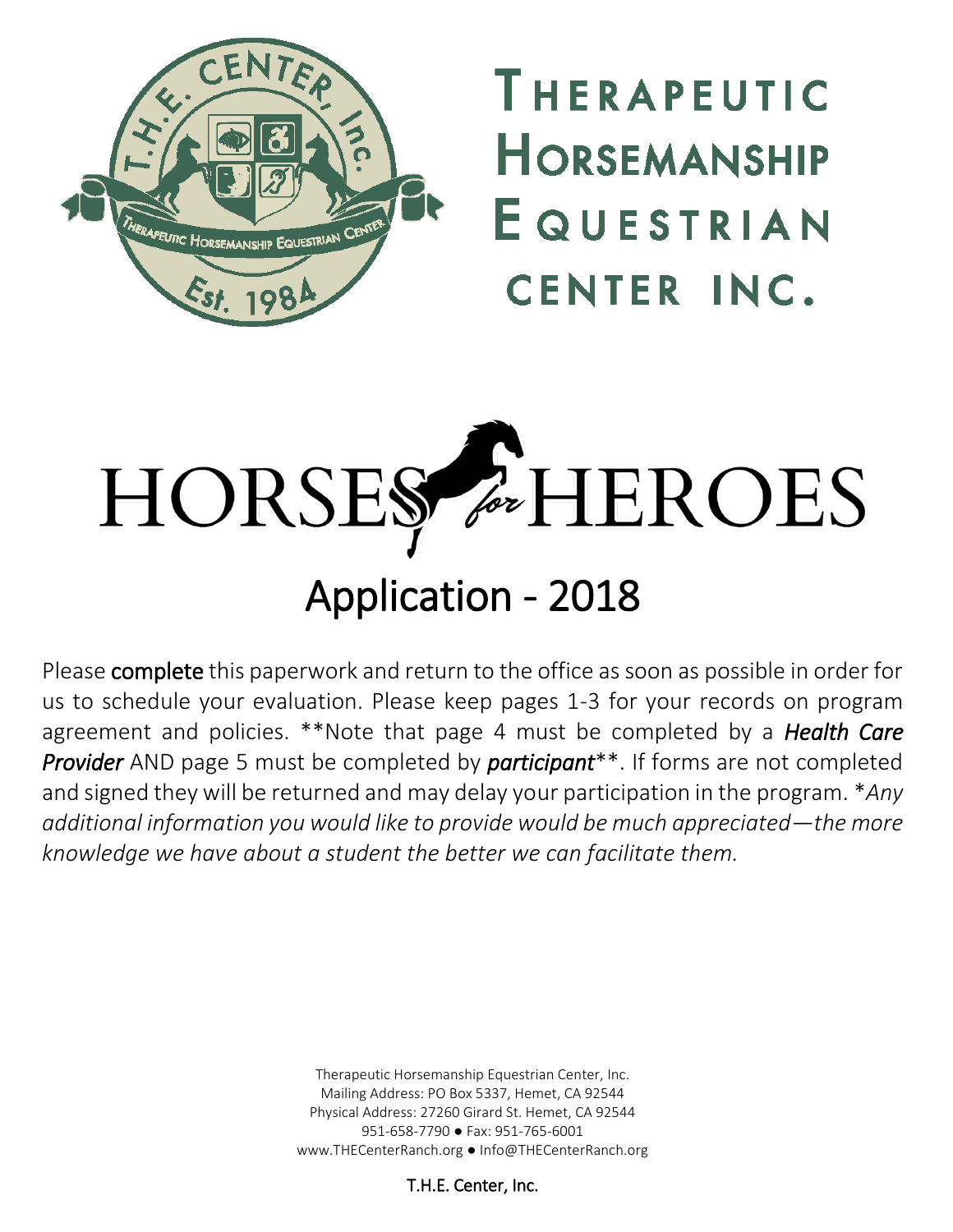# HORSES FOR HEROES PROGRAM & POLICY AGREEMENT

Thank you for your interest in our T.H.E. Center Horses for Heroes program. Our program offers month of four equine therapy sessions, free of charge, to America's Heroes. T.H.E. Center is able to offer these services due to the generosity of Stater Bros. Charities. Our program is open to all Veteran's, under the age of 70, who are struggling with the psychological or physical effects from their time in service.

T.H.E. Center, Inc. is a PATH Intl. Premiere Accredited Center. All of our therapeutic instructors are certified or in training through PATH Intl. (Professional Association of Therapeutic Horsemanship International). PATH Intl. promotes safety and optimal outcomes in equineassisted activities and therapies. This organization provides industry standards, procedures, and policies which T.H.E. Center, Inc. adheres to strictly. We seek to maximize the abilities of each participant and tailor an individualized lesson program; whether they ride in a private or group session. Please feel free to visit www.pathintl.org.

To ensure consistency of our volunteers, we need consistency in our participants. We can only accept a limited number of participants to ensure quality of services and due to available funds. Therefore, we ask you to commit to one month of 4 sessions. If you are unable to commit to this timeframe, please let us know so we can open the spot to others on the waiting list. After two unexcused missed sessions, you will be dismissed from the program. Additional sessions can be renewed after completion of first month, if you feel you need or would want more sessions. Renewal of sessions will only be considered for participants who have demonstrated commitment to program.

Please read the following agreement carefully. It contains not only *expectations* but also *requirements* that must be adhered to in order to partake in our Horses for Heroes here at T.H.E. Center, Inc. If you have any questions about the session agreement, please feel free to contact our Program Director, Michelle Kerlin, at (951) 658-7790.

## RULES & RESPONSIBILITIES OF PARTICIPANT

- Participants are responsible for arriving at each session on time unless you have previously notified your instructor. Participants may arrive 5 minutes before lesson time or earlier if approved by your instructor.
- Session times include getting the horse tacked, cooled down and un-tacked as well as riding or unmounted session time in the arena.
- Participants are not allowed to utilize cellphones during a session, unless for an emergency or preapproved reason: *NO phone calls or texts please!*
- Participants cannot be under the influence of alcohol or not prescribed drugs or substances.
- Participants sessions are private, unless participant invites family member(s) to watch or observe. If family member is present, through invitation, during a session time, please avoid interacting, disrupting, or distracting participants.
- Please remember that we are a family organization, no firearms, tobacco, alcohol or substances are allowed on T.H.E. Center property. Profanity is not allowed to be used while on premises.
- No dogs allowed on premises, unless it is a service animal or emotional support animal (ESA).

#### LATE TO LESSON

If a participant arrives later than fifteen minutes (15) after session start time, participant will not be allowed to ride.

### CANCELLATIONS

There is a *24-hour cancellation policy.* If participants cancel with less than 24-hours' notice or inadvertently miss their lesson, the session is considered a no-show. If cancellation is done with more than 24-hours notice or it is due to an emergency, it will not be considered a no-show and rescheduling will be made available as our schedule allows.

### WEATHER

- Instructors may cancel a session due to weather, sickness, or other extenuating circumstances.
- WEATHER- When the weather does not allow mounted sessions (thundering/lightening, severe cold or heat or for any other reason) we will have un-mounted sessions, if the participant is capable.

### WITHDRAWING FROM THE PROGRAM

If you wish to withdraw from the program or are unable to maintain your month-long commitment please speak with Program Director, Michelle Kerlin. This will allow us contact another Veteran on the waiting list and place them in your time slot. There will be no credits given in the program, unless approved by Program Director. We require our participants to strictly adhere to this policy.

### WHO TO CALL WITH QUESTIONS

If you have any questions or concerns, the best way to contact us is by messaging our Facebook page Facebook.com/THECenterinc. All instructors and office personnel will receive your message, and thus be able to respond almost 24/7. You can also contact our office during business hours via telephone: 951-658-7790 or email: info@ thecenterranch.org. Our Executive Director, Miguel Sarasa, is always available to answer any questions you may have, his number is 951-208-5205

# CURRENT HOURS OF OPERATION

Tuesday- Saturday 9-5pm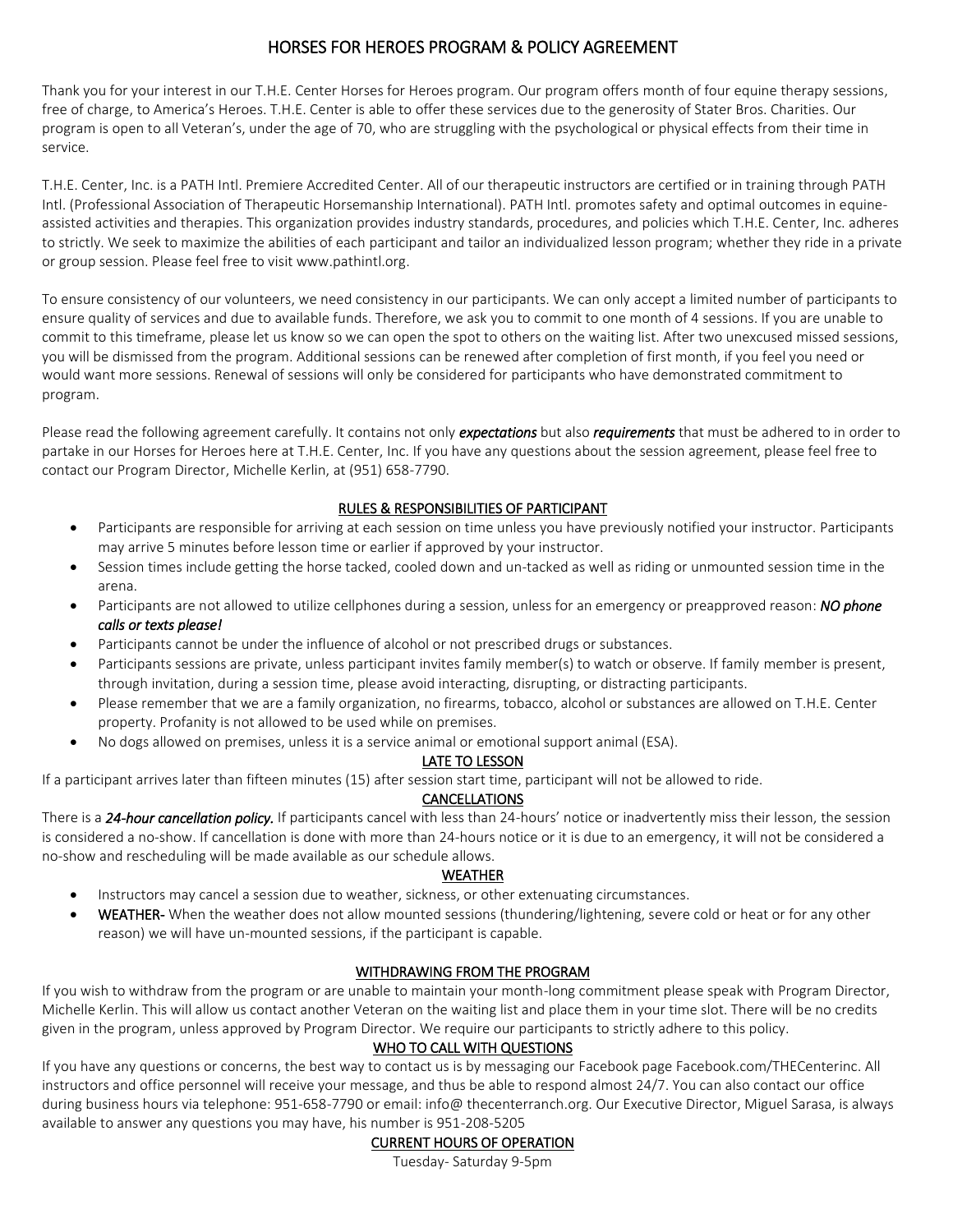#### PARTICIPANT INFORMATION

|                       |  | Cell Phone: ____________________________<br>Work Phone: ________________________ |                                                                 |  |
|-----------------------|--|----------------------------------------------------------------------------------|-----------------------------------------------------------------|--|
|                       |  |                                                                                  |                                                                 |  |
|                       |  |                                                                                  | Age: Height: Weight: Weight: Gender: Male / Female Tshirt Size: |  |
| In Case of Emergency: |  |                                                                                  |                                                                 |  |
|                       |  |                                                                                  |                                                                 |  |
|                       |  |                                                                                  |                                                                 |  |
|                       |  |                                                                                  |                                                                 |  |
|                       |  | Relationship to Participant: _______________                                     |                                                                 |  |

#### MEDICAL RELEASE:

In case of an emergency, I give permission to T.H.E. Center, Inc. to secure medical treatment including: transportation, x-ray, anesthetic, medical or surgical diagnosis or treatment and hospital service rendered under the general or specific instructions of any physician or hospital. The undersigned hereby agrees to pay all fees and expenses of doctors, hospitals, ambulances and other medical expenses reasonably and necessarily incurred.

## PHOTO RELEASES:

□ I consent □ I do not consent to and authorize the use and reproduction by T.H.E. Center, Inc. of any and all photographs and any other audio visual materials taken of me for promotional material, educational activities, exhibitions or for any other use for the benefit of the program.

□ I consent □ I do not consent to and authorize the use and reproduction by Stater Bros. Charities, Inc. of any and all photographs and any other audio visual materials taken of me for promotional material, fundraising efforts, exhibitions or for any other use for the benefit of the program.

#### LIABILITY RELEASE:

As a volunteer, staff member, student, board member of T.H.E. Center, Inc. I acknowledge the risks and potential risks of a horseback riding program, including risk of bodily injury or death resulting from kicks and bites, falling off horses or horse falling on rider, being dragged by a foot caught in the stirrups, being thrown by horse, equipment failure or collision with horses or vehicles or other inanimate objects. However, I feel the possible benefits to my family or the child I care for are greater than the risk assumed. I hereby, intending to be legally bound for myself, my heirs and assigns, executors or administrators, waive and release forever all claims for damages against T.H.E. Center, Inc., its board of directors, instructors, therapists, volunteers and/or Employees for any and all injuries and/or losses I may sustain as a result of use of T.H.E. Center, Inc. property, equipment, or facilities.

#### I HAVE READ THE ABOVE RELEASES AND GIVE EMERGENCY MEDICAL, PHOTO, and LIABILITY CONSENT AS INDICATED ABOVE:

Participant Signature: \_\_\_\_\_\_\_\_\_\_\_\_\_\_\_\_\_\_\_\_\_\_\_\_\_\_\_\_\_\_\_\_\_\_\_\_\_\_\_\_\_\_\_\_\_\_\_\_\_\_\_\_\_ Date: \_\_\_\_\_\_\_\_\_\_\_\_\_\_\_\_\_\_\_\_\_\_

| <b>For Office Use Only:</b>                                  |                            |                                                                                   |                                            |
|--------------------------------------------------------------|----------------------------|-----------------------------------------------------------------------------------|--------------------------------------------|
| Date Revd.:                                                  | Evaluation Date & Time:    |                                                                                   | <b>Photo Consent:</b> $\Box$ Yes $\Box$ NO |
| Liability Release: $\square$<br>Instructor:<br>Billing Info: | Medical Release: $\square$ | <b>Lesson Type:</b> $\Box$ Group $\Box$ Individual<br>PG Director Signature: 2008 |                                            |
|                                                              |                            |                                                                                   |                                            |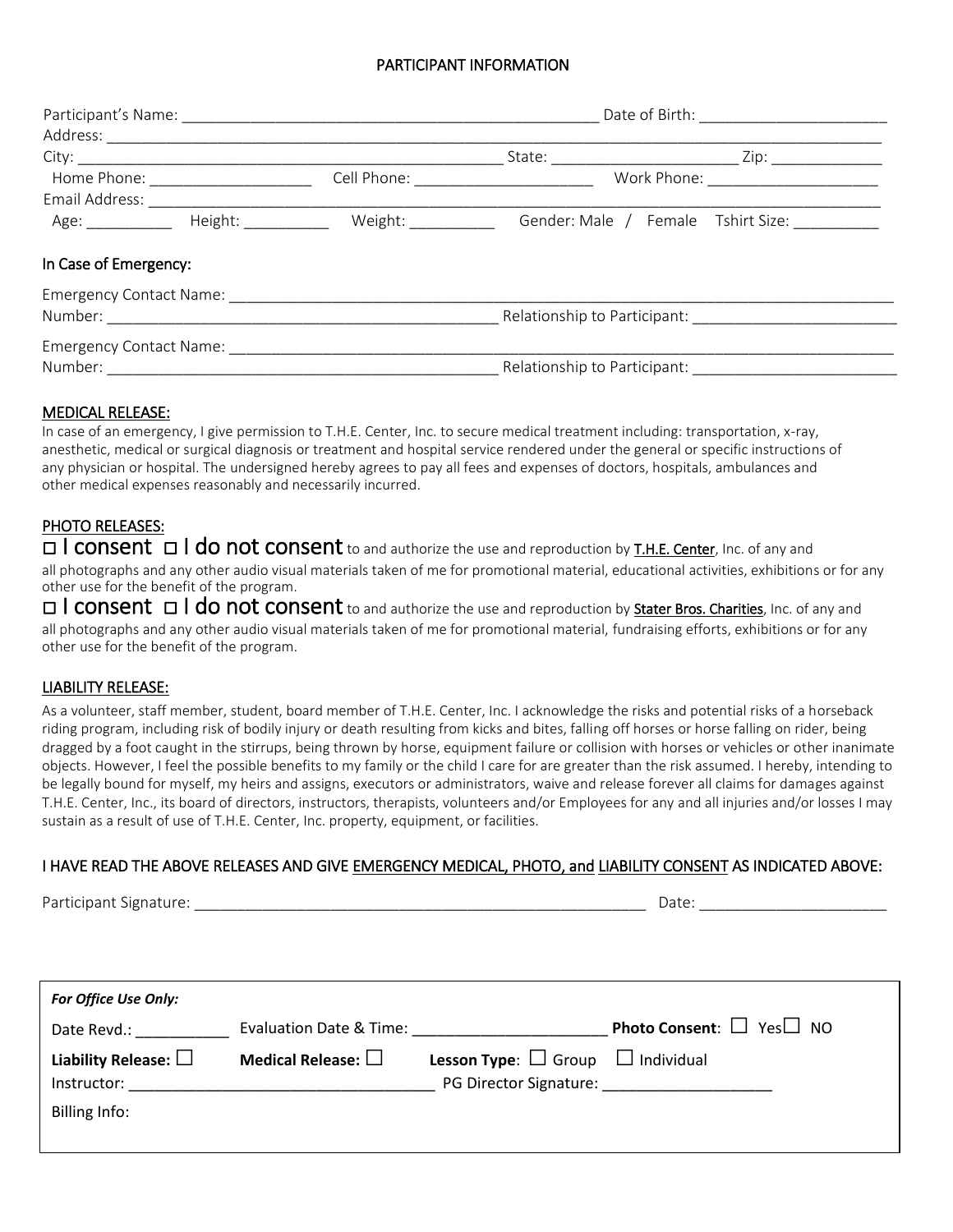# PARTICIPANTS MEDICAL HISTORY & PHYSICIANS STATEMENT

| Participants Name: Manner And Management Advanced Management Advanced Management Advanced Management Advanced |     |    |                                                                                                                                                   |                                  |                     |                            |
|---------------------------------------------------------------------------------------------------------------|-----|----|---------------------------------------------------------------------------------------------------------------------------------------------------|----------------------------------|---------------------|----------------------------|
|                                                                                                               |     |    |                                                                                                                                                   |                                  |                     |                            |
|                                                                                                               |     |    | I authorize <i>Chealthcare provider</i> ) to disclose the protected health information described below to T.H.E. Center, Inc.                     |                                  |                     |                            |
|                                                                                                               |     |    |                                                                                                                                                   |                                  |                     | Date: ____________________ |
|                                                                                                               |     |    |                                                                                                                                                   |                                  |                     |                            |
|                                                                                                               |     |    | Tetanus Immunization Date: ______________ Medications: _____________ Allergies: ____________ Past Surgery: __________                             |                                  |                     |                            |
|                                                                                                               |     |    |                                                                                                                                                   |                                  |                     |                            |
| Mobility:<br>□ Independent Ambulation                                                                         |     |    |                                                                                                                                                   | □ Crutches □ Braces □ Wheelchair |                     | □ Other                    |
|                                                                                                               |     |    | Please indicate current or past history in the following systems/areas including surgeries:                                                       |                                  |                     |                            |
|                                                                                                               | Yes | No | Comment                                                                                                                                           |                                  |                     |                            |
| Auditory                                                                                                      |     |    |                                                                                                                                                   |                                  |                     |                            |
| Visual                                                                                                        |     |    |                                                                                                                                                   |                                  |                     |                            |
| Tactile Sensation                                                                                             |     |    |                                                                                                                                                   |                                  |                     |                            |
| Speech                                                                                                        |     |    |                                                                                                                                                   |                                  |                     |                            |
| Cardiac                                                                                                       |     |    |                                                                                                                                                   |                                  |                     |                            |
| Circulatory                                                                                                   |     |    |                                                                                                                                                   |                                  |                     |                            |
| Integumentary/Skin                                                                                            |     |    |                                                                                                                                                   |                                  |                     |                            |
| Immunity                                                                                                      |     |    |                                                                                                                                                   |                                  |                     |                            |
| Pulmonary                                                                                                     |     |    |                                                                                                                                                   |                                  |                     |                            |
| Neurologic                                                                                                    |     |    |                                                                                                                                                   |                                  |                     |                            |
| Muscular                                                                                                      |     |    |                                                                                                                                                   |                                  |                     |                            |
| Balance                                                                                                       |     |    |                                                                                                                                                   |                                  |                     |                            |
| Allergies                                                                                                     |     |    |                                                                                                                                                   |                                  |                     |                            |
| Cognitive                                                                                                     |     |    |                                                                                                                                                   |                                  |                     |                            |
| Emotional/Psychological                                                                                       |     |    |                                                                                                                                                   |                                  |                     |                            |
| Pain                                                                                                          |     |    |                                                                                                                                                   |                                  |                     |                            |
| Other                                                                                                         |     |    |                                                                                                                                                   |                                  |                     |                            |
|                                                                                                               |     |    | Please select one of the following:                                                                                                               |                                  |                     |                            |
|                                                                                                               |     |    | I DO recommend Equine Therapy for this individual at this time.                                                                                   |                                  |                     |                            |
|                                                                                                               |     |    |                                                                                                                                                   |                                  |                     |                            |
|                                                                                                               |     |    | I do <b>NOT</b> recommend equine therapy for this individual at this time.                                                                        |                                  |                     |                            |
|                                                                                                               |     |    | Given the above information, this person is not medically precluded from participating in supervised equestrian activities at T.H.E. Center, Inc. |                                  |                     |                            |
| Physician's Name/Title:                                                                                       |     |    |                                                                                                                                                   | DO<br><b>MD</b><br>PA            | Other:<br><b>NP</b> |                            |

| Physician's Signature: _________<br>Date:                                                                                                                                                                                      |                      |                                                                                                |  |  |
|--------------------------------------------------------------------------------------------------------------------------------------------------------------------------------------------------------------------------------|----------------------|------------------------------------------------------------------------------------------------|--|--|
| (Please attach prescription for Physical, Occupational or Speech Therapy, if applying for Hippo-Therapy Services)                                                                                                              |                      |                                                                                                |  |  |
| Physician's Address: _____                                                                                                                                                                                                     |                      |                                                                                                |  |  |
| City: the contract of the contract of the contract of the contract of the contract of the contract of the contract of the contract of the contract of the contract of the contract of the contract of the contract of the cont | State:               | Zip:                                                                                           |  |  |
| Physician's Phone Number: __________                                                                                                                                                                                           | License/UPIN Number: |                                                                                                |  |  |
| Physician's Comments:                                                                                                                                                                                                          |                      |                                                                                                |  |  |
| Please Return To:                                                                                                                                                                                                              |                      |                                                                                                |  |  |
|                                                                                                                                                                                                                                |                      | T.H.E. Center, Inc. PO Box 5337 Hemet, Ca. 92544 - Fax: 951-765-6001 - INFO@THECenterRanch.org |  |  |